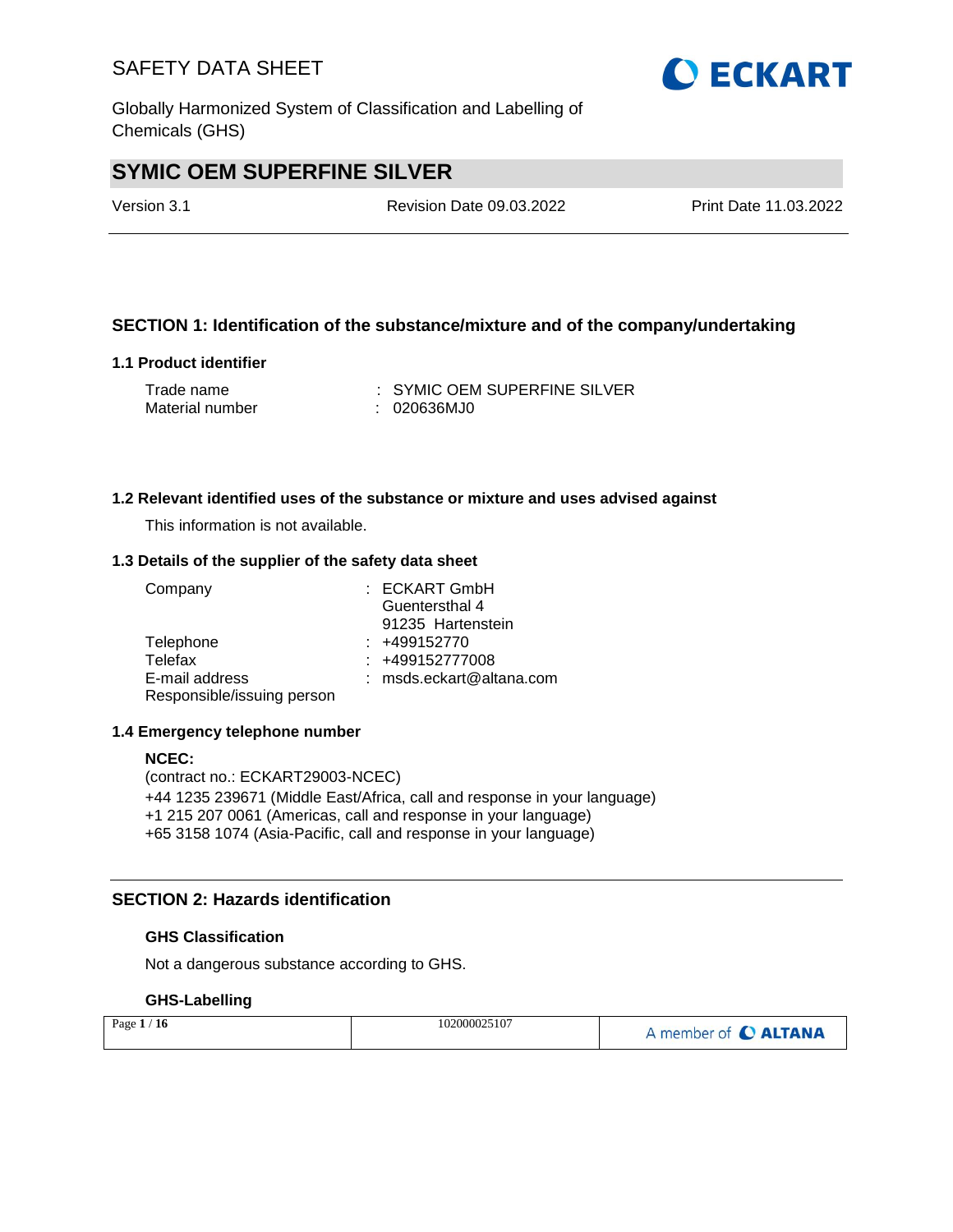Globally Harmonized System of Classification and Labelling of Chemicals (GHS)

# **SYMIC OEM SUPERFINE SILVER**

Version 3.1 Revision Date 09.03.2022 Print Date 11.03.2022

Not a hazardous substance or mixture according to the Globally Harmonised System (GHS).

**Hazardous components which must be listed on the label**

#### **SECTION 3: Composition/information on ingredients**

Substance No. **:** :

#### **Hazardous components**

| Chemical name    | CAS-No.<br>EINECS-No.   | Classification and<br>labelling | Concentration[%] |
|------------------|-------------------------|---------------------------------|------------------|
| titanium dioxide | 13463-67-7<br>236-675-5 | Acute Tox.:5:H333               | $125 - 50$       |

For the full text of the H-Statements mentioned in this Section, see Section 16.

## **SECTION 4: First aid measures**

#### **4.1 Description of first aid measures**

| General advice          | : Do not leave the victim unattended.                                                                                                 |
|-------------------------|---------------------------------------------------------------------------------------------------------------------------------------|
| If inhaled              | : If unconscious, place in recovery position and seek medical<br>advice.<br>If symptoms persist, call a physician.                    |
| In case of skin contact | : Wash off with soap and water.                                                                                                       |
| In case of eye contact  | : Remove contact lenses.<br>If eye irritation persists, consult a specialist.                                                         |
| If swallowed            | : Keep respiratory tract clear.<br>Do not give milk or alcoholic beverages.<br>Never give anything by mouth to an unconscious person. |
| Page 2 / 16             | 102000025107<br>A member of <b>C ALTANA</b>                                                                                           |

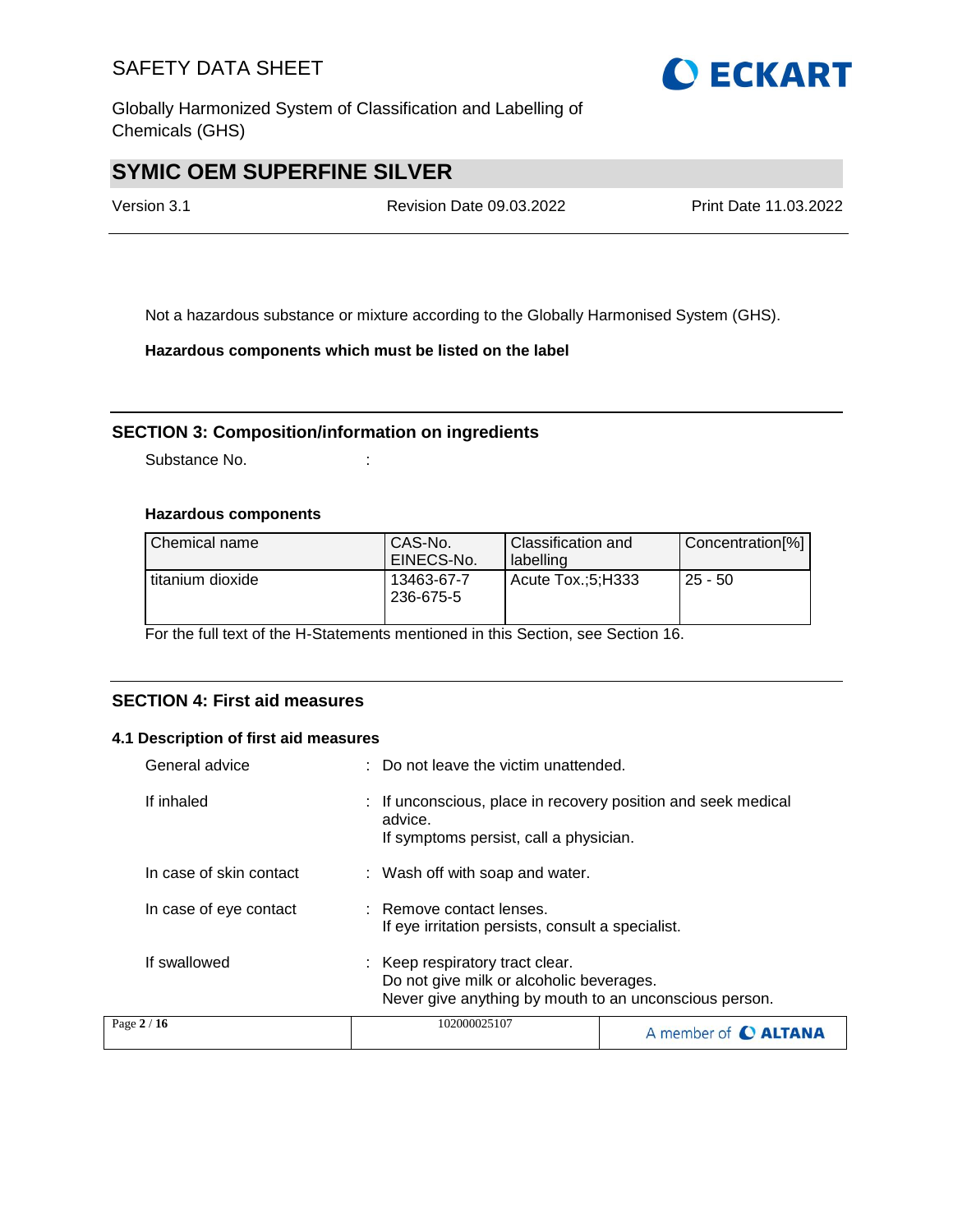Globally Harmonized System of Classification and Labelling of Chemicals (GHS)

# **SYMIC OEM SUPERFINE SILVER**

Version 3.1 Revision Date 09.03.2022 Print Date 11.03.2022

If symptoms persist, call a physician.

### **4.2 Most important symptoms and effects, both acute and delayed**

This information is not available.

#### **4.3 Indication of any immediate medical attention and special treatment needed**

This information is not available.

### **SECTION 5: Firefighting measures**

#### **5.1 Extinguishing media**

Suitable extinguishing media : Foam, Carbon dioxide (CO2), ABC powder

#### **5.2 Special hazards arising from the substance or mixture**

This information is not available.

#### **5.3 Advice for firefighters**

| Special protective equipment<br>for firefighters | : Wear self-contained breathing apparatus for firefighting if<br>necessary.                                                                            |
|--------------------------------------------------|--------------------------------------------------------------------------------------------------------------------------------------------------------|
| Further information                              | : Standard procedure for chemical fires. Use extinguishing<br>measures that are appropriate to local circumstances and the<br>surrounding environment. |

#### **SECTION 6: Accidental release measures**

#### **6.1 Personal precautions, protective equipment and emergency procedures**

Personal precautions : Avoid dust formation.

#### **6.2 Environmental precautions**

| Environmental precautions | No special environmental precautions required. |                      |  |  |
|---------------------------|------------------------------------------------|----------------------|--|--|
| Page $3/16$               | 102000025107                                   | A member of C ALTANA |  |  |

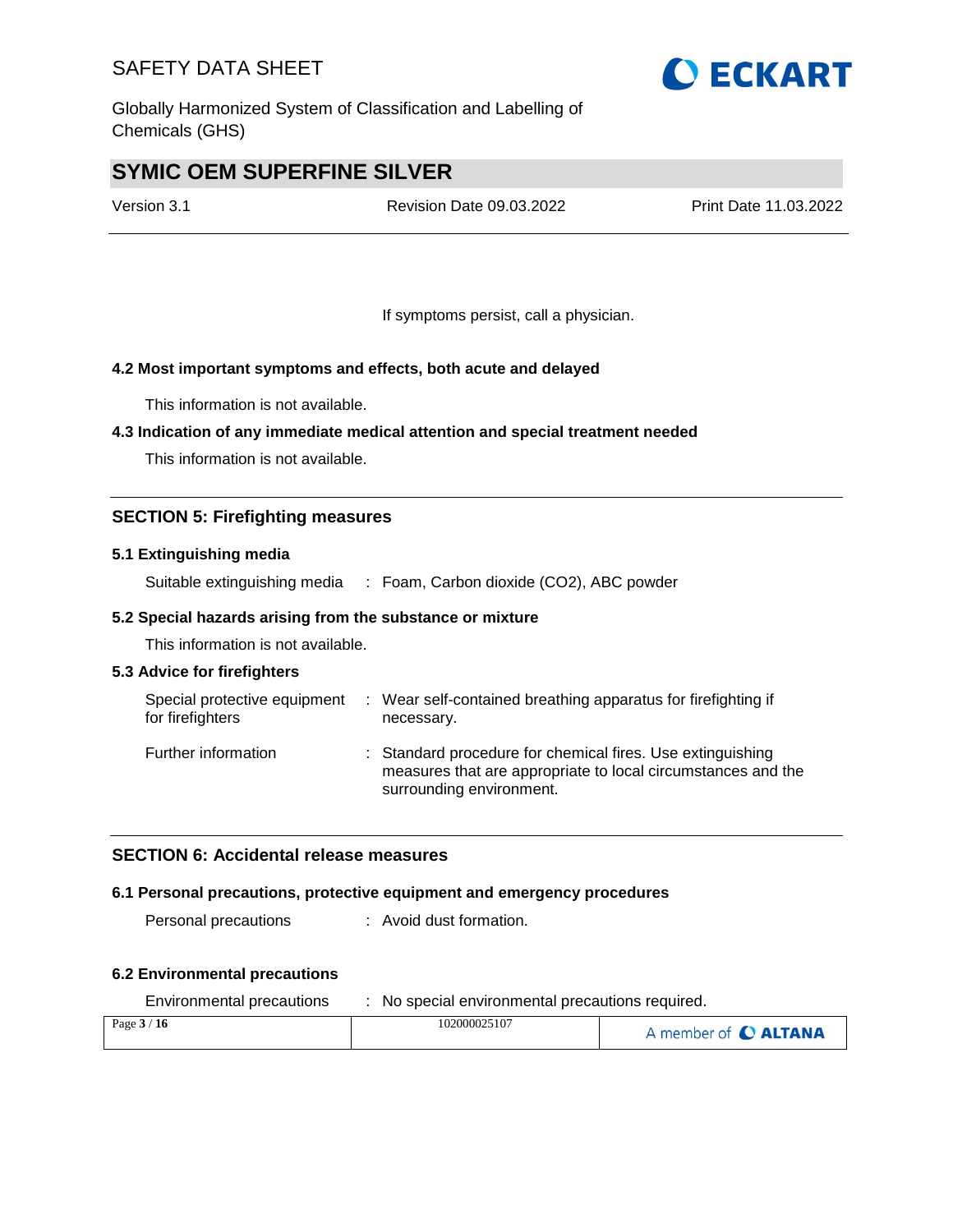Globally Harmonized System of Classification and Labelling of Chemicals (GHS)

# **SYMIC OEM SUPERFINE SILVER**

| Version 3.1 | <b>Revision Date 09.03.2022</b> | Print Date 11.03.2022 |
|-------------|---------------------------------|-----------------------|
|             |                                 |                       |

#### **6.3 Methods and materials for containment and cleaning up**

Methods for cleaning up : Pick up and arrange disposal without creating dust. Sweep up and shovel. Keep in suitable, closed containers for disposal.

#### **6.4 Reference to other sections**

This information is not available.

#### **SECTION 7: Handling and storage**

#### **7.1 Precautions for safe handling**

| Advice on safe handling                            | : For personal protection see section 8. Smoking, eating and<br>drinking should be prohibited in the application area. |
|----------------------------------------------------|------------------------------------------------------------------------------------------------------------------------|
| Advice on protection against<br>fire and explosion | : Provide appropriate exhaust ventilation at places where dust<br>is formed.                                           |
| Hygiene measures                                   | : General industrial hygiene practice.                                                                                 |

#### **7.2 Conditions for safe storage, including any incompatibilities**

| Requirements for storage<br>areas and containers | : Electrical installations / working materials must comply with<br>the technological safety standards. |
|--------------------------------------------------|--------------------------------------------------------------------------------------------------------|
| Advice on common storage                         | : No materials to be especially mentioned.                                                             |
| Other data                                       | : Keep in a dry place. No decomposition if stored and applied<br>as directed.                          |

#### **7.3 Specific end use(s)**

This information is not available.

| Page $4/16$ | 102000025107 | A member of C ALTANA |
|-------------|--------------|----------------------|
|             |              |                      |

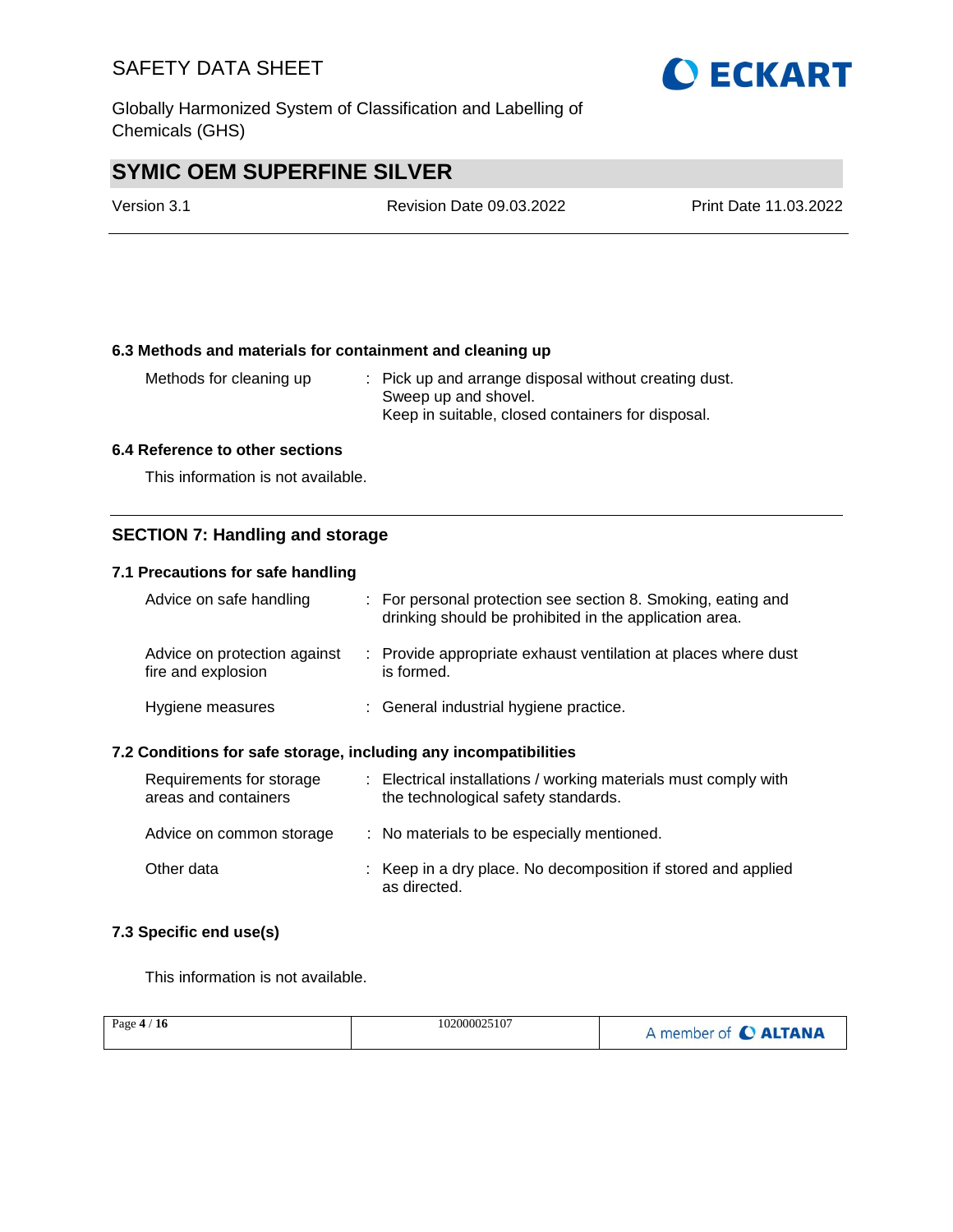Globally Harmonized System of Classification and Labelling of Chemicals (GHS)

# **SYMIC OEM SUPERFINE SILVER**

Version 3.1 Revision Date 09.03.2022 Print Date 11.03.2022

## **SECTION 8: Exposure controls/personal protection**

#### **8.1 Control parameters**

### **Germany:**

|             | Components                                        | CAS-No.                     | Value type<br>(Form of<br>exposure)                                                                                                                                                                                                                    | Control<br>parameters | Update     | Basis                |
|-------------|---------------------------------------------------|-----------------------------|--------------------------------------------------------------------------------------------------------------------------------------------------------------------------------------------------------------------------------------------------------|-----------------------|------------|----------------------|
|             | Fluorphlogop<br>ite<br>(Mg3K[AIF2<br>$O(SiO3)3$ ] | 12003-38-<br>2              | <b>AGW</b> (Inhalable<br>fraction)                                                                                                                                                                                                                     | 1 $mg/m3$             | 2009-07-02 | DE TRGS 900          |
|             | Peak-limit: excursion<br>factor (category)        |                             | 4(11)                                                                                                                                                                                                                                                  |                       |            |                      |
|             | Further information                               |                             | Senate commission for the review of compounds at the work<br>place dangerous for the health (MAK-commission). Skin<br>absorptionWhen there is compliance with the OEL and biological<br>tolerance values, there is no risk of harming the unborn child |                       |            |                      |
|             | Fluorphlogop<br>ite<br>(Mg3K[AIF2<br>$O(SiO3)3$ ] | 12003-38-<br>$\overline{2}$ | <b>TWA</b>                                                                                                                                                                                                                                             | 2,5 mg/m3             | 2000-06-16 | 2000/39/EC           |
|             | Further information                               |                             | Indicative                                                                                                                                                                                                                                             |                       |            |                      |
|             | titanium<br>dioxide                               | 13463-67-<br>$\overline{7}$ | AGW (Inhalable<br>fraction)                                                                                                                                                                                                                            | $10$ mg/m $3$         | 2014-04-02 | DE TRGS 900          |
|             | Peak-limit: excursion<br>factor (category)        |                             | 2; (II)                                                                                                                                                                                                                                                |                       |            |                      |
|             | titanium<br>dioxide                               | 13463-67-<br>7              | <b>AGW</b> (Alveolate<br>fraction)                                                                                                                                                                                                                     | 1,25 mg/m3            | 2014-04-02 | DE TRGS 900          |
|             | Peak-limit: excursion<br>factor (category)        |                             | 2; (II)                                                                                                                                                                                                                                                |                       |            |                      |
|             | titanium<br>dioxide                               | 13463-67-<br>7              | AGW (Inhalable<br>fraction)                                                                                                                                                                                                                            | 10 mg/m3              | 2014-04-02 | DE TRGS 900          |
| Page $5/16$ |                                                   |                             |                                                                                                                                                                                                                                                        | 102000025107          |            | A member of C ALTANA |

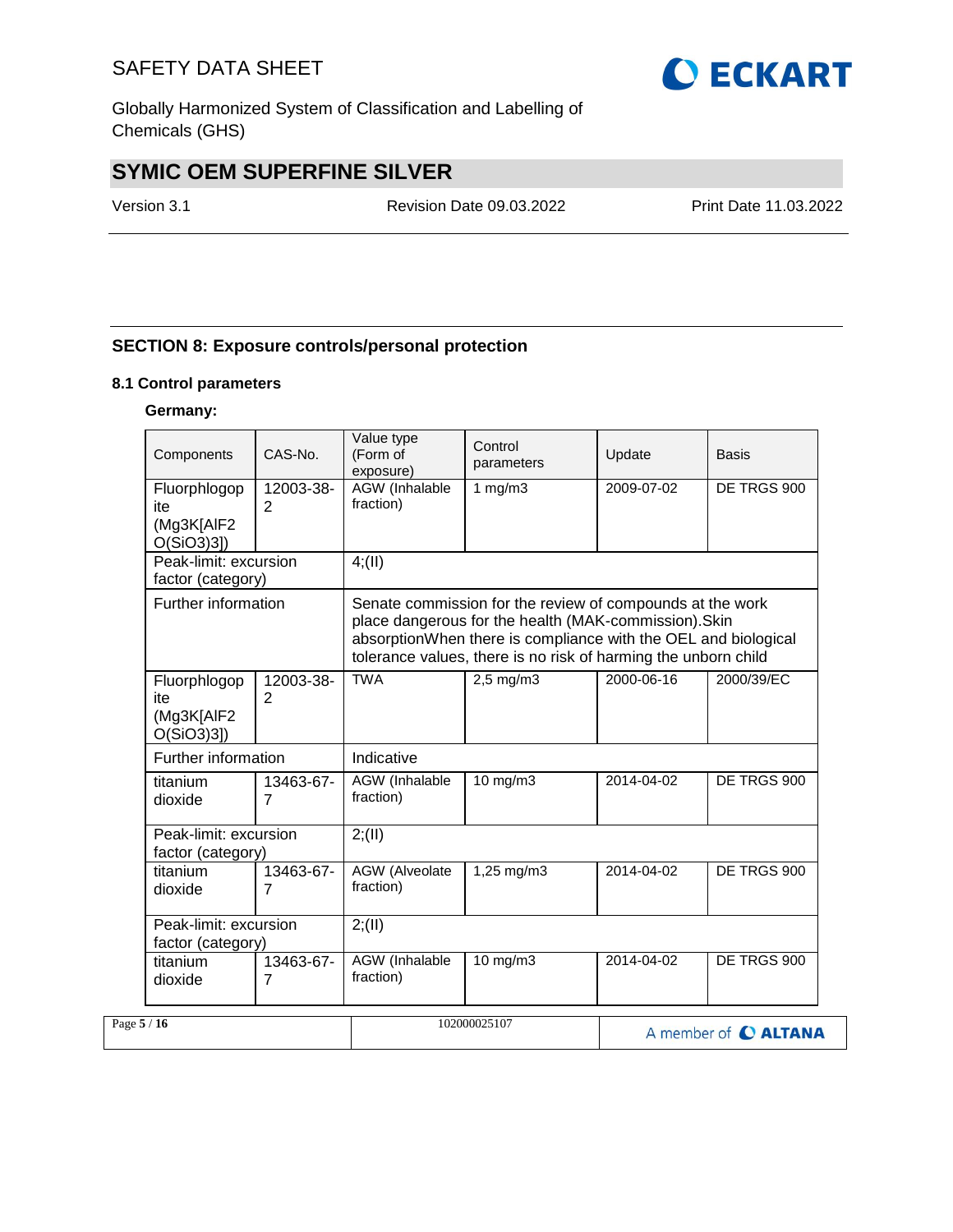

Globally Harmonized System of Classification and Labelling of Chemicals (GHS)

# **SYMIC OEM SUPERFINE SILVER**

Version 3.1 Revision Date 09.03.2022 Print Date 11.03.2022

| Peak-limit: excursion<br>factor (category) |           | 2; (II)                                                                                                                                                                                                                                                                                                                                                                                             |  |  |  |  |
|--------------------------------------------|-----------|-----------------------------------------------------------------------------------------------------------------------------------------------------------------------------------------------------------------------------------------------------------------------------------------------------------------------------------------------------------------------------------------------------|--|--|--|--|
| Further information                        |           | General dust value. For this substance no specific occupational<br>exposure limit value is established, since the AGS does not yet<br>have information regarding unspecific action on the respiratory<br>organs in excess of the normal values. Commission for dangerous<br>substancesSenate commission for the review of compounds at<br>the work place dangerous for the health (MAK-commission). |  |  |  |  |
| titanium<br>dioxide                        | 13463-67- | AGW (Alveolate<br>1,25 mg/m3<br>2014-04-02<br>DE TRGS 900<br>fraction)                                                                                                                                                                                                                                                                                                                              |  |  |  |  |
| Peak-limit: excursion<br>factor (category) |           | 2; (II)                                                                                                                                                                                                                                                                                                                                                                                             |  |  |  |  |
| Further information                        |           | General dust value. For this substance no specific occupational<br>exposure limit value is established, since the AGS does not yet<br>have information regarding unspecific action on the respiratory<br>organs in excess of the normal values.Commission for dangerous<br>substancesSenate commission for the review of compounds at<br>the work place dangerous for the health (MAK-commission).  |  |  |  |  |

## **United States of America (USA):**

| Components                                        | CAS-No.        | Value type<br>(Form of<br>exposure) | Control<br>parameters                  | Update     | <b>Basis</b>                |
|---------------------------------------------------|----------------|-------------------------------------|----------------------------------------|------------|-----------------------------|
| Fluorphlogop<br>ite<br>(Mg3K[AlF2<br>$O(SiO3)3$ ] | 12003-38-<br>2 | <b>TWA</b>                          | $2,5$ mg/m $3$                         | 2007-01-01 |                             |
| Fluorphlogop<br>ite<br>(Mg3K[AlF2<br>$O(SiO3)3$ ] | 12003-38-<br>2 | <b>TWA</b>                          | $2,5$ mg/m $3$                         | 2010-03-01 |                             |
| Fluorphlogop<br>ite<br>(Mg3K[AlF2<br>$O(SiO3)3$ ] | 12003-38-<br>2 | <b>TWA</b>                          | $2.5 \text{ mg/m}$ 3                   | 1989-01-19 |                             |
| titanium<br>dioxide                               | 13463-67-      | TWA (total dust)                    | 50 Million particles<br>per cubic foot | 2012-07-01 |                             |
| Page 6 / 16                                       |                |                                     | 102000025107                           |            | A member of <b>C ALTANA</b> |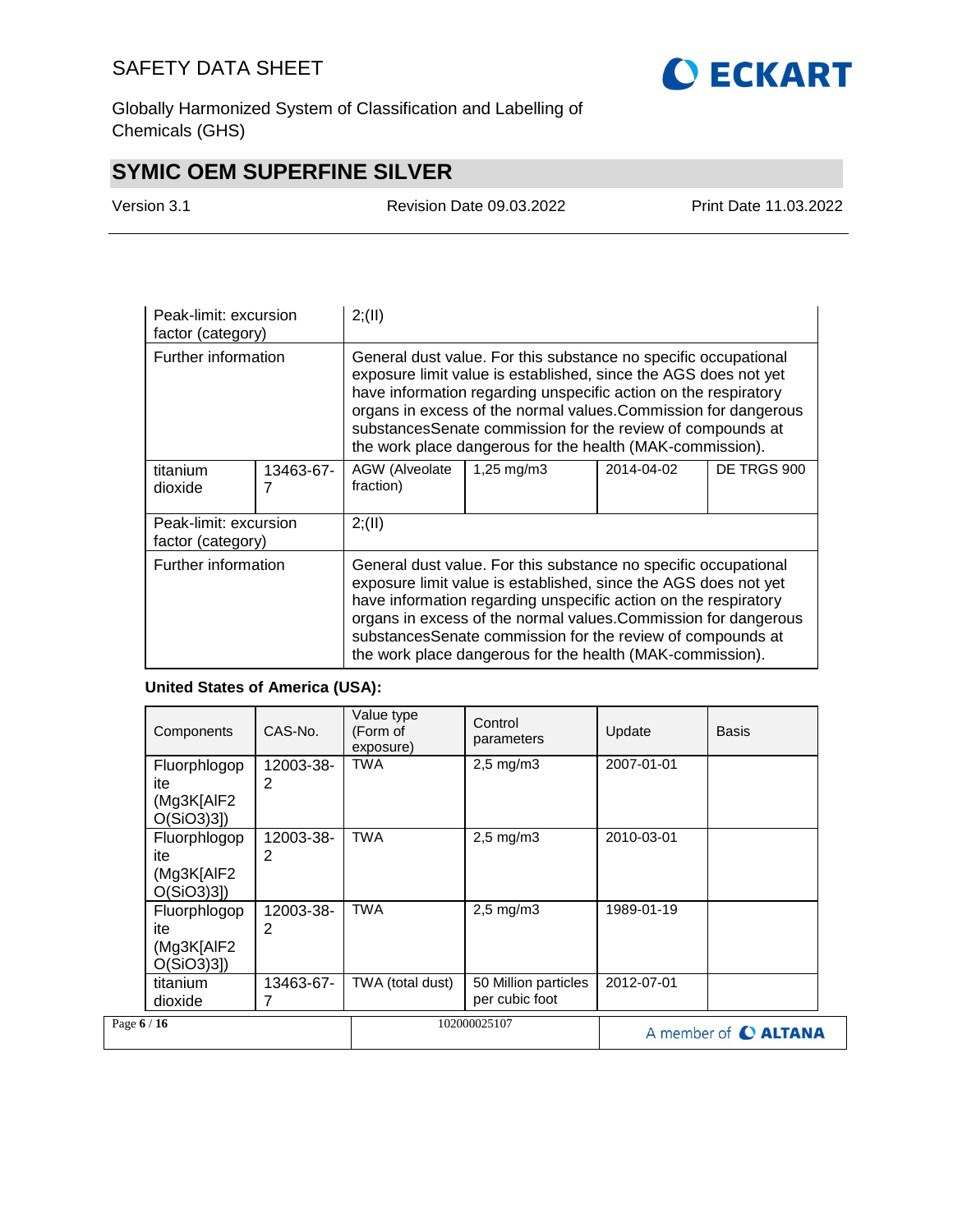

Globally Harmonized System of Classification and Labelling of Chemicals (GHS)

# **SYMIC OEM SUPERFINE SILVER**

Version 3.1 Revision Date 09.03.2022 Print Date 11.03.2022

| titanium<br>dioxide | 13463-67-<br>7              | TWA (total dust)                  | 15 mg/m3                               | 2012-07-01 |  |
|---------------------|-----------------------------|-----------------------------------|----------------------------------------|------------|--|
| titanium<br>dioxide | 13463-67-<br>$\overline{7}$ | TWA (respirable<br>fraction)      | $5 \text{ mg/m}$                       | 2012-07-01 |  |
| titanium<br>dioxide | 13463-67-<br>7              | TWA (respirable<br>fraction)      | 15 Million particles<br>per cubic foot | 2012-07-01 |  |
| titanium<br>dioxide | 13463-67-<br>$\overline{7}$ | PEL (Total dust)                  | $10$ mg/m $3$                          | 2014-11-26 |  |
| titanium<br>dioxide | 13463-67-<br>$\overline{7}$ | PEL (respirable<br>dust fraction) | $5$ mg/m $3$                           | 2014-11-26 |  |
| titanium<br>dioxide | 13463-67-<br>7              | TWA (total dust)                  | $15 \text{ mg/m}$                      | 2011-07-01 |  |
| titanium<br>dioxide | 13463-67-<br>$\overline{7}$ | <b>TWA (Total</b><br>dust)        | 10 mg/m3                               | 1989-01-19 |  |
| titanium<br>dioxide | 13463-67-<br>7              | PEL (Total dust)                  | 10 mg/m3                               | 2014-11-26 |  |
| titanium<br>dioxide | 13463-67-<br>7              | PEL (respirable<br>dust fraction) | $5$ mg/m $3$                           | 2014-11-26 |  |
| titanium<br>dioxide | 13463-67-<br>7              | <b>TWA</b>                        | 10 mg/m3                               | 2014-03-01 |  |

## **8.2 Exposure controls**

### **Personal protective equipment**

Eye protection : Safety glasses

| Page $7/16$ | 102000025107 | A member of C ALTANA |
|-------------|--------------|----------------------|
|             |              |                      |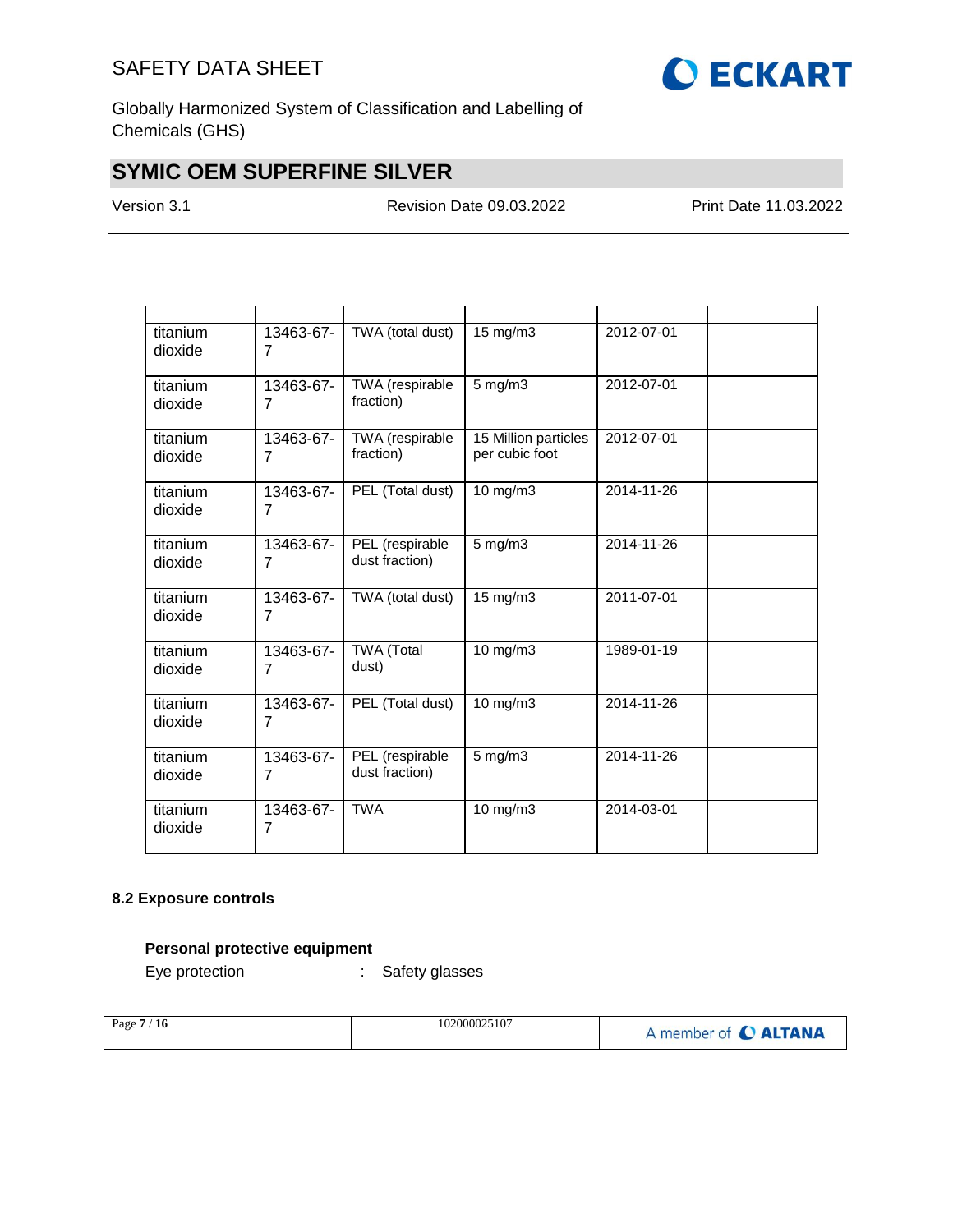



# **SYMIC OEM SUPERFINE SILVER**

| Version 3.1                            |   | <b>Revision Date 09.03.2022</b>                                    | Print Date 11.03.2022 |
|----------------------------------------|---|--------------------------------------------------------------------|-----------------------|
|                                        |   |                                                                    |                       |
| Skin and body protection               |   | : Protective suit                                                  |                       |
| Respiratory protection                 | ÷ | No personal respiratory protective equipment normally<br>required. |                       |
|                                        |   |                                                                    |                       |
| <b>Environmental exposure controls</b> |   |                                                                    |                       |
| General advice                         | ٠ | No special environmental precautions required.                     |                       |

## **SECTION 9: Physical and chemical properties**

#### **9.1 Information on basic physical and chemical properties**

| Appearance                  | : powder                                    |
|-----------------------------|---------------------------------------------|
| Colour                      | : silver                                    |
| Odour                       | characteristic                              |
| рH                          | substance/mixture is non-soluble (in water) |
| Freezing point              | : No data available                         |
| Boiling point/boiling range | No data available                           |
| Flash point                 | : No data available                         |
| <b>Bulk density</b>         | No data available                           |
| Flammability (solid, gas)   | Will not burn                               |
| Auto-flammability           | No data available                           |
| Upper explosion limit       | No data available                           |
| Lower explosion limit       | No data available                           |
| Vapour pressure             | No data available                           |
| Density                     | No data available                           |
| Solubility(ies)             |                                             |
| 9/16                        | 102000025107                                |

| Page $8/16$ | 102000025107 | A member of C ALTANA |
|-------------|--------------|----------------------|
|             |              |                      |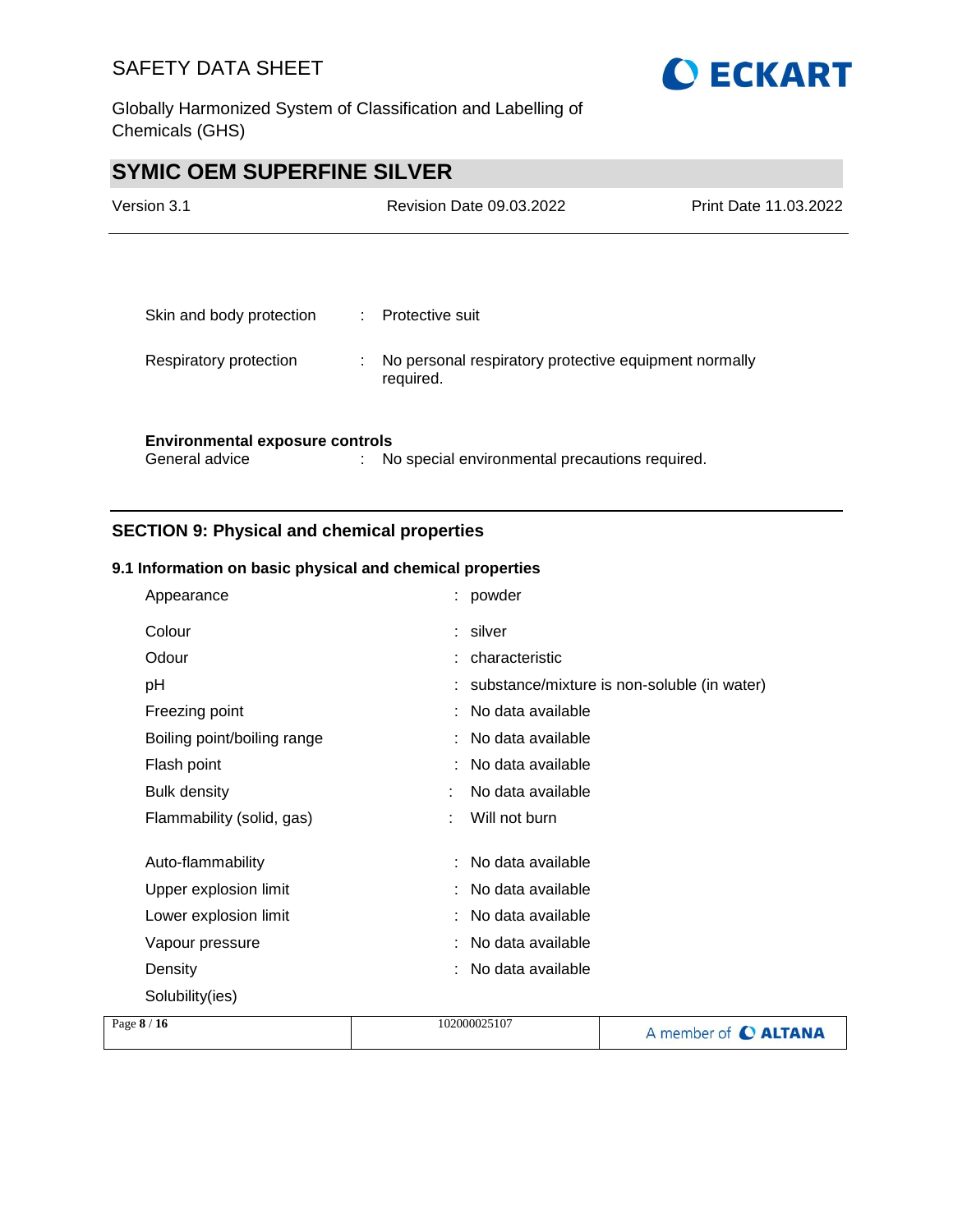Globally Harmonized System of Classification and Labelling of Chemicals (GHS)

# **SYMIC OEM SUPERFINE SILVER**

| Version 3.1 | <b>Revision Date 09.03.2022</b> | Print Date 11.03.2022 |
|-------------|---------------------------------|-----------------------|
|             |                                 |                       |

| Water solubility                       | $:$ insoluble       |
|----------------------------------------|---------------------|
| Miscibility with water                 | : immiscible        |
| Solubility in other solvents           | : No data available |
| Partition coefficient: n-octanol/water | : No data available |
| Ignition temperature                   | : No data available |
| Thermal decomposition                  | : No data available |
| Viscosity, dynamic                     | : No data available |
| Viscosity, kinematic                   | : No data available |
| Flow time                              | : No data available |

## **9.2 Other information**

No data available

## **SECTION 10: Stability and reactivity**

#### **10.1 Reactivity**

No decomposition if stored and applied as directed.

#### **10.2 Chemical stability**

No decomposition if stored and applied as directed.

### **10.3 Possibility of hazardous reactions**

| Hazardous reactions | . Stable under recommended storage conditions., No hazards |
|---------------------|------------------------------------------------------------|
|                     | to be specially mentioned.                                 |

#### **10.4 Conditions to avoid**

Conditions to avoid : No data available

### **10.5 Incompatible materials**

| Page $9/16$ | 102000025107 | A member of C ALTANA |
|-------------|--------------|----------------------|
|             |              |                      |

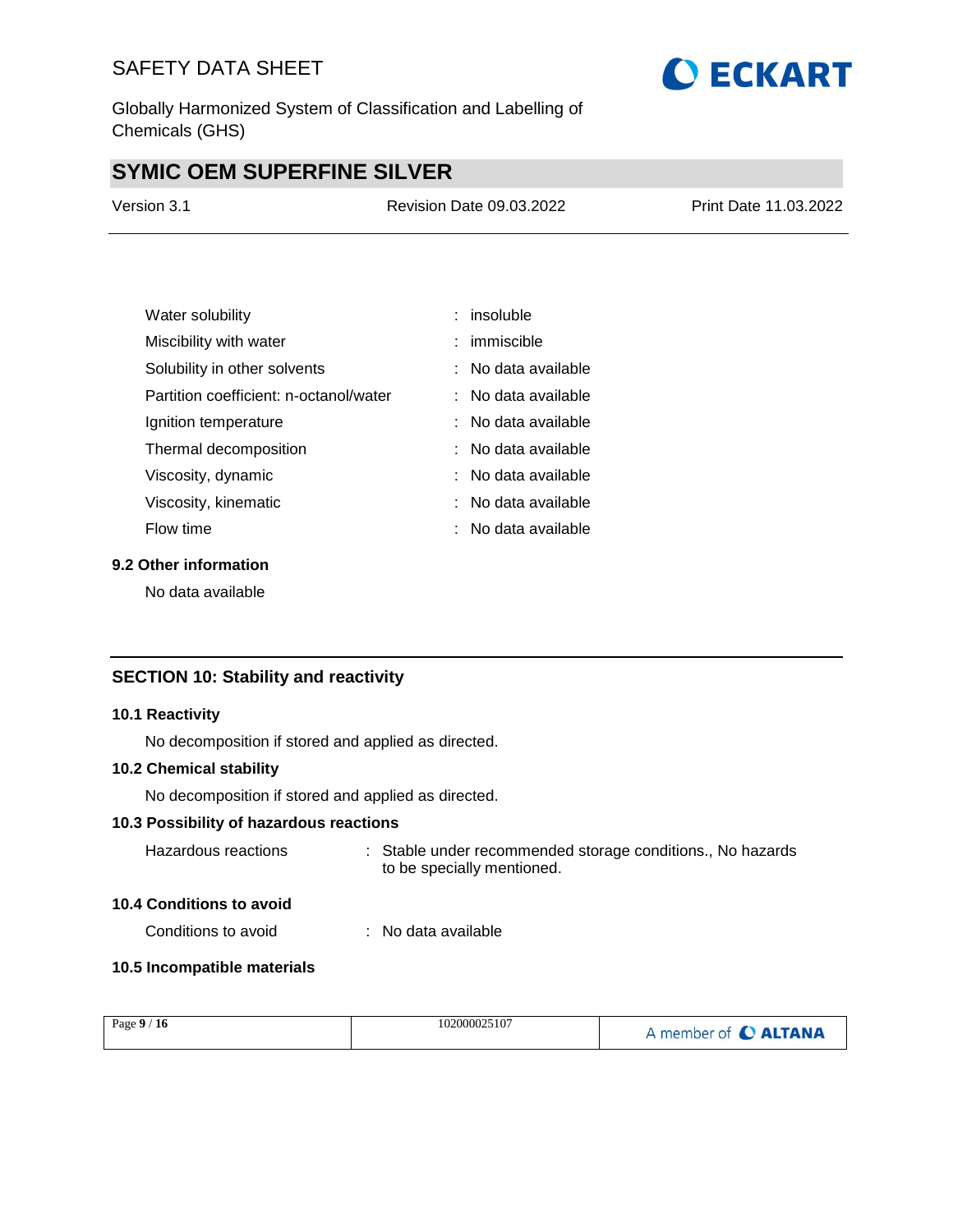

Globally Harmonized System of Classification and Labelling of Chemicals (GHS)

# **SYMIC OEM SUPERFINE SILVER**

| <b>Revision Date 09.03.2022</b>              | Print Date 11.03.2022 |
|----------------------------------------------|-----------------------|
|                                              |                       |
|                                              |                       |
| $:$ No data available                        |                       |
| 10.6 Hazardous decomposition products        |                       |
| : No data available                          |                       |
| $:$ No data available                        |                       |
| <b>SECTION 11: Toxicological information</b> |                       |
| 11.1 Information on toxicological effects    |                       |
|                                              |                       |

## **Acute toxicity**

| <b>Components:</b>                        |                                            |
|-------------------------------------------|--------------------------------------------|
| titanium dioxide :<br>Acute oral toxicity | : LD50 Rat: $>$ 5 000 mg/kg                |
| Acute inhalation toxicity                 | : LC50 Rat: 6,8 mg/l<br>Exposure time: 4 h |
|                                           | Test atmosphere: dust/mist                 |
| Acute dermal toxicity                     | : LD50 Rabbit: $>$ 5 000 mg/kg             |

#### **Skin corrosion/irritation**

No data available

### **Serious eye damage/eye irritation**

| Page $10/16$<br>102000025107 | A member of C ALTANA |
|------------------------------|----------------------|
|------------------------------|----------------------|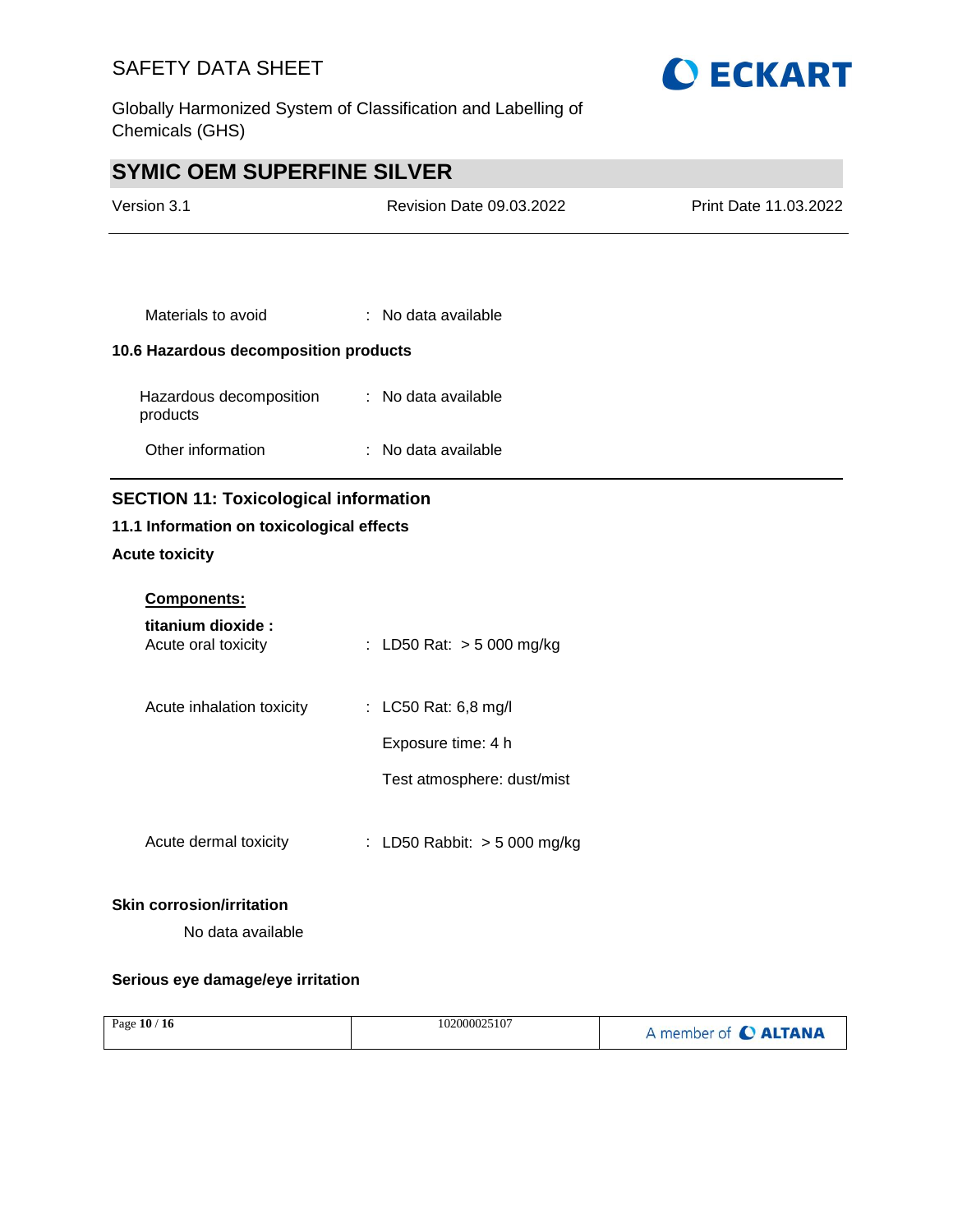

# **SYMIC OEM SUPERFINE SILVER**

Version 3.1 Revision Date 09.03.2022 Print Date 11.03.2022

No data available

#### **Respiratory or skin sensitisation**

No data available

#### **Carcinogenicity**

No data available

#### **Toxicity to reproduction/fertility**

No data available

#### **Reprod.Tox./Development/Teratogenicity**

No data available

## **STOT - single exposure**

No data available

### **STOT - repeated exposure**

No data available

#### **Aspiration toxicity**

No data available

#### **Further information**

### **Product**

No data available

| Page 11 / 16 | 102000025107 | A member of C ALTANA |
|--------------|--------------|----------------------|
|              |              |                      |

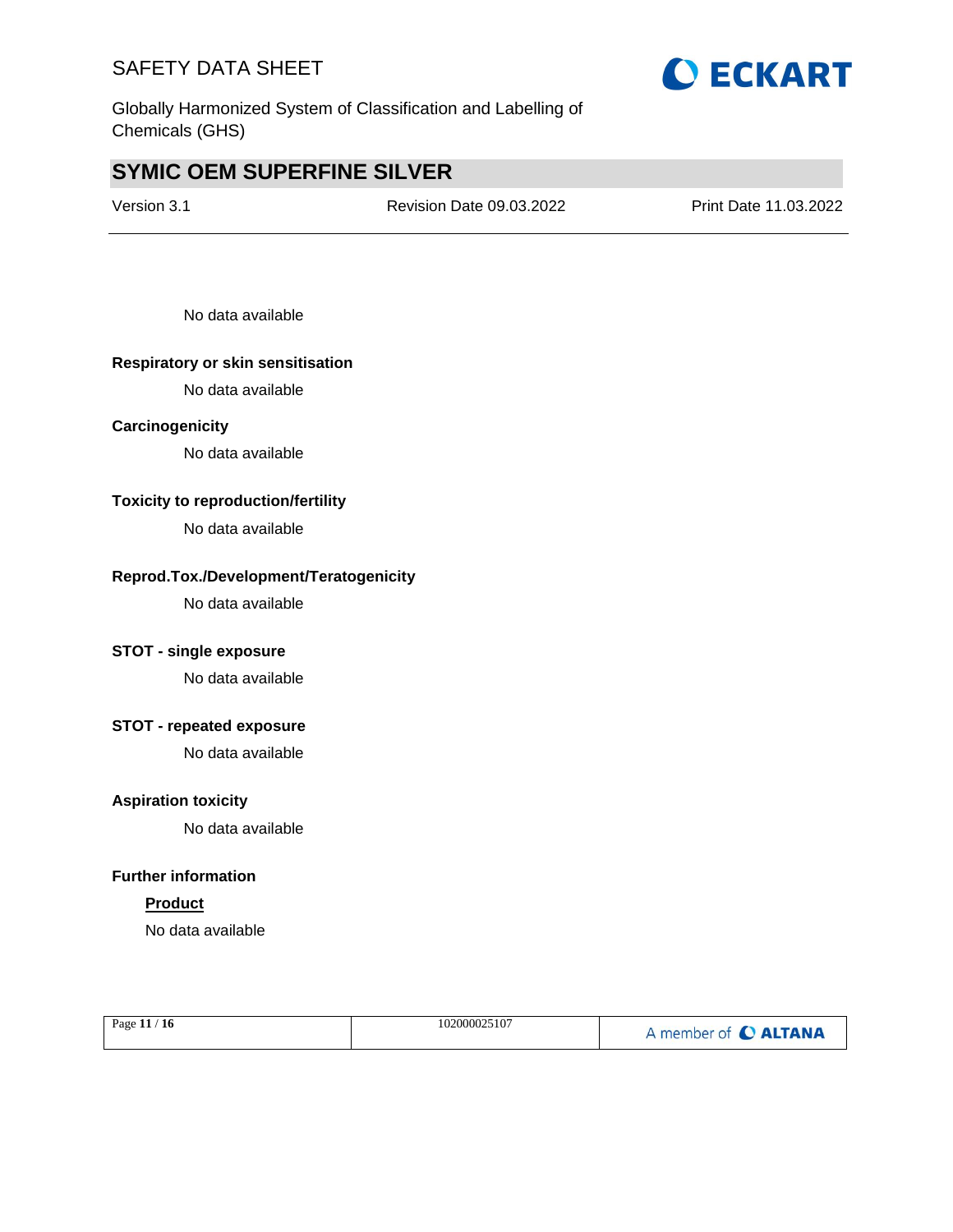Globally Harmonized System of Classification and Labelling of Chemicals (GHS)

# **SYMIC OEM SUPERFINE SILVER**

Version 3.1 Revision Date 09.03.2022 Print Date 11.03.2022

## **SECTION 12: Ecological information**

#### **12.1 Toxicity**

No data available

#### **12.2 Persistence and degradability**

No data available

#### **12.3 Bioaccumulative potential**

No data available

#### **12.4 Mobility in soil**

No data available

#### **12.5 Results of PBT and vPvB assessment**

No data available

## **12.6 Other adverse effects**

#### **Product:**

| Additional ecological | : No data available |
|-----------------------|---------------------|
| information           |                     |

| 102000025107<br>Page 12 / 16 | A member of C ALTANA |
|------------------------------|----------------------|
|------------------------------|----------------------|

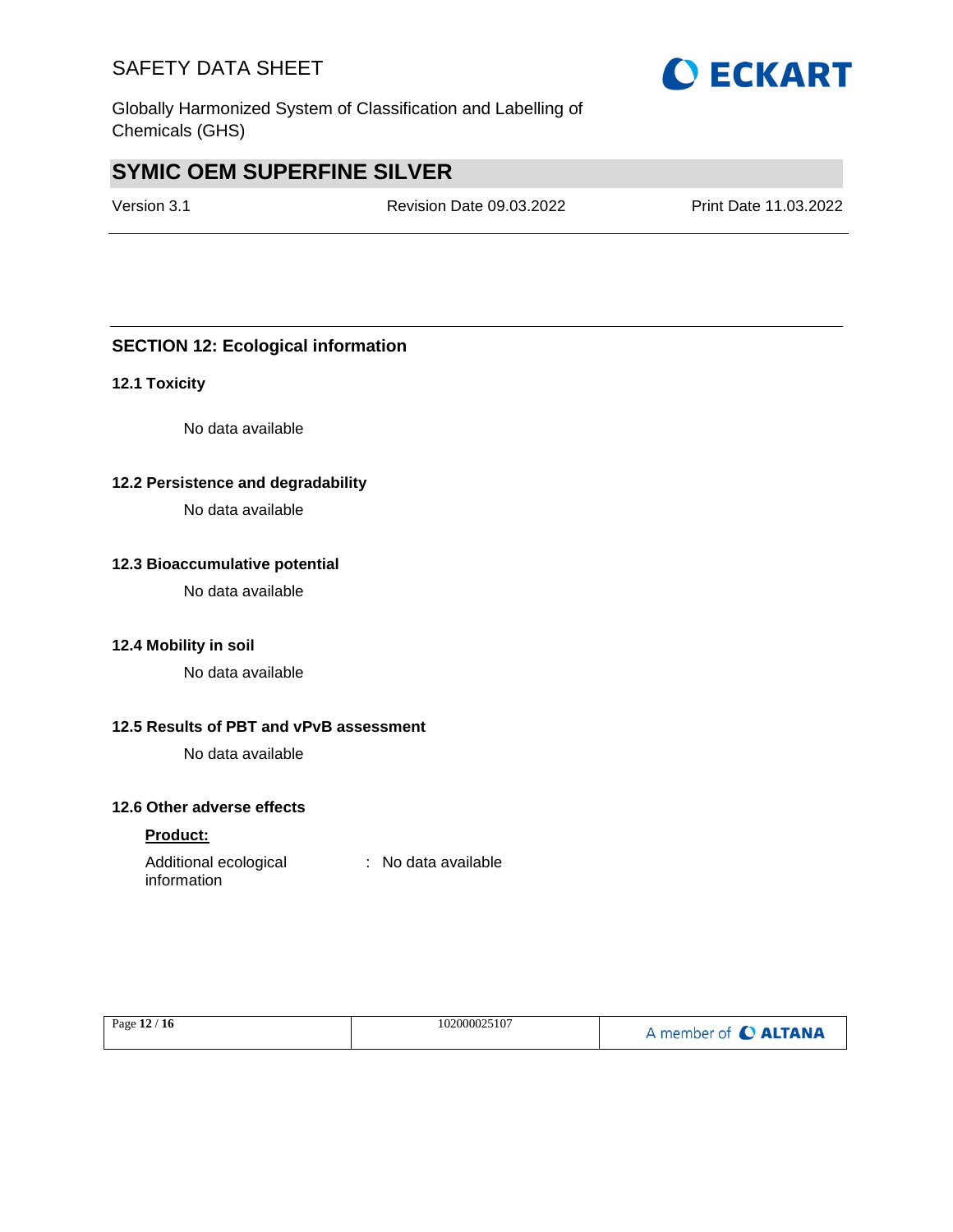Globally Harmonized System of Classification and Labelling of Chemicals (GHS)

# **SYMIC OEM SUPERFINE SILVER**

Version 3.1 Revision Date 09.03.2022 Print Date 11.03.2022

## **SECTION 13: Disposal considerations**

#### **13.1 Waste treatment methods**

Contaminated packaging : Empty containers should be taken to an approved waste handling site for recycling or disposal.

## **SECTION 14: Transport information**

#### **14.1 UN number**

#### **ADR**

Not dangerous goods

#### **TDG**

Not dangerous goods

#### **CFR**

Not dangerous goods

#### **IMDG**

Not dangerous goods

### **IATA**

Not dangerous goods

#### **14.2 Proper shipping name**

#### **ADR**

Not dangerous goods

#### **TDG**

Not dangerous goods

### **CFR**

Not dangerous goods

| Page $13/16$ | 102000025107 | A member of C ALTANA |
|--------------|--------------|----------------------|
|              |              |                      |

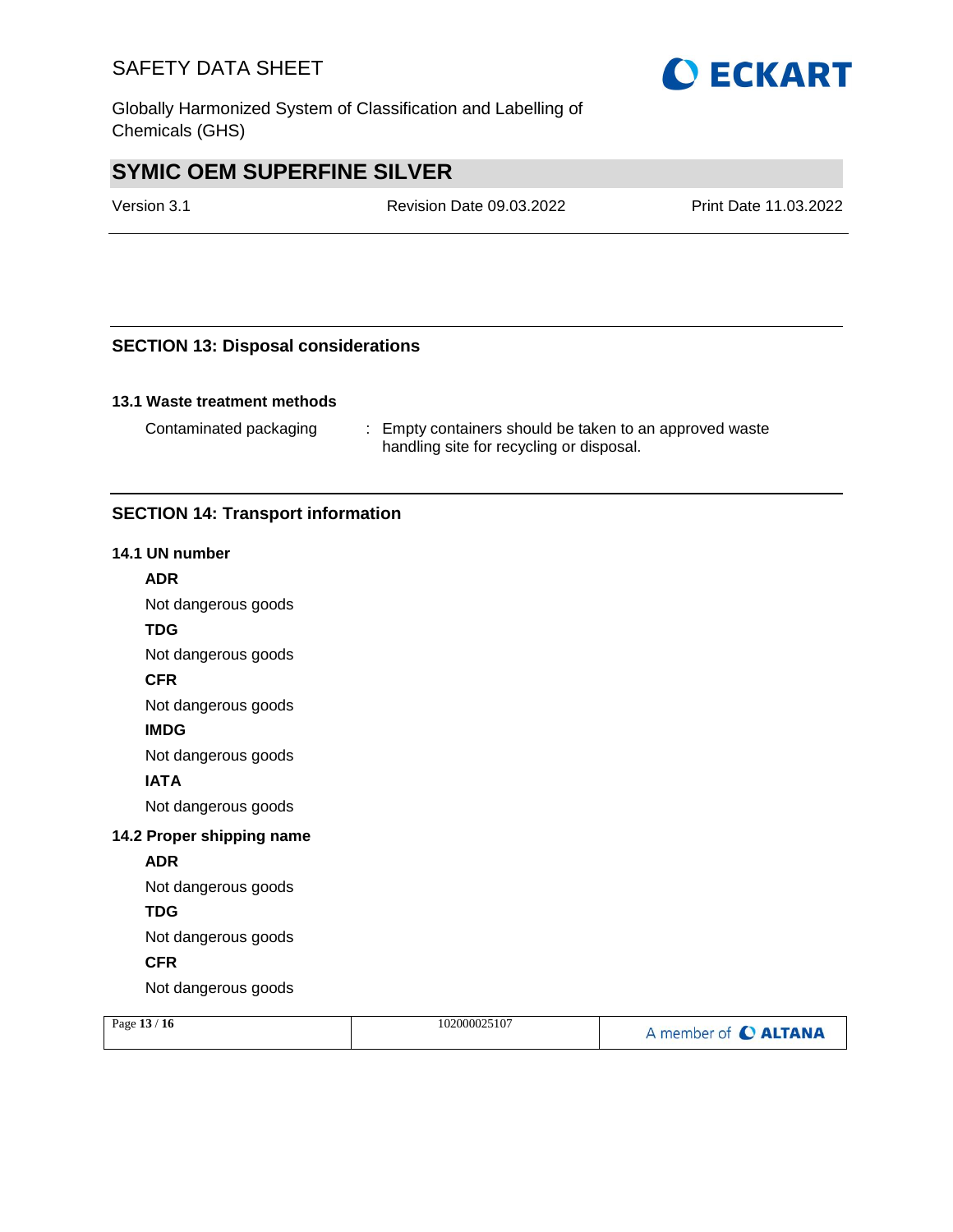

Globally Harmonized System of Classification and Labelling of Chemicals (GHS)

# **SYMIC OEM SUPERFINE SILVER**

Version 3.1 Revision Date 09.03.2022 Print Date 11.03.2022

### **IMDG**

Not dangerous goods **IATA** Not dangerous goods

#### **14.3 Transport hazard class**

### **ADR**

Not dangerous goods

## **TDG**

Not dangerous goods

#### **CFR**

Not dangerous goods

#### **IMDG**

Not dangerous goods

#### **IATA**

Not dangerous goods

### **14.4 Packing group**

#### **ADR**

Not dangerous goods

### **TDG**

Not dangerous goods

## **CFR**

Not dangerous goods

## **IMDG**

Not dangerous goods

## **IATA**

Not dangerous goods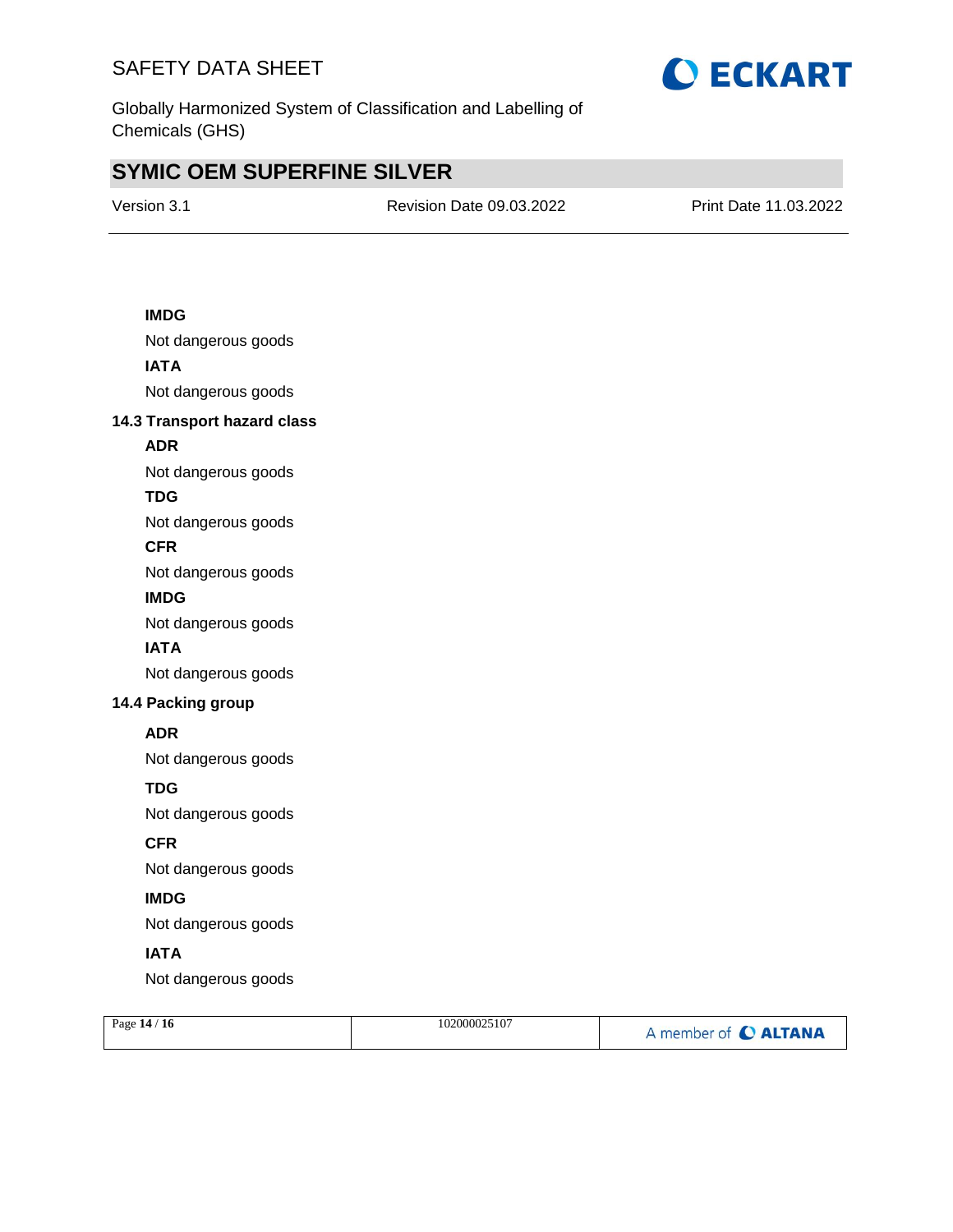

Globally Harmonized System of Classification and Labelling of Chemicals (GHS)

# **SYMIC OEM SUPERFINE SILVER**

Version 3.1 Revision Date 09.03.2022 Print Date 11.03.2022

#### **14.5 Environmental hazards**

#### **14.6 Special precautions for user**

Not classified as dangerous in the meaning of transport regulations.

# **14.7 Transport in bulk according to Annex II of MARPOL 73/78 and the IBC Code**

No data available

#### **SECTION 15: Regulatory information**

#### **15.1 Safety, health and environmental regulations/legislation specific for the substance or mixture**

| REACH - Candidate List of Substances of Very High<br>Concern for Authorisation (Article 59).                                                         | : Not applicable   |
|------------------------------------------------------------------------------------------------------------------------------------------------------|--------------------|
| Regulation (EC) No 1005/2009 on substances that<br>deplete the ozone layer                                                                           | : Not applicable   |
| Regulation (EU) 2019/1021 on persistent organic<br>pollutants (recast)                                                                               | $:$ Not applicable |
| REACH - Restrictions on the manufacture, placing on<br>the market and use of certain dangerous substances,<br>preparations and articles (Annex XVII) | : Not applicable   |

#### **15.2 Chemical safety assessment**

No data available

| Page $15/16$ | 102000025107 | A member of C ALTANA |
|--------------|--------------|----------------------|
|              |              |                      |